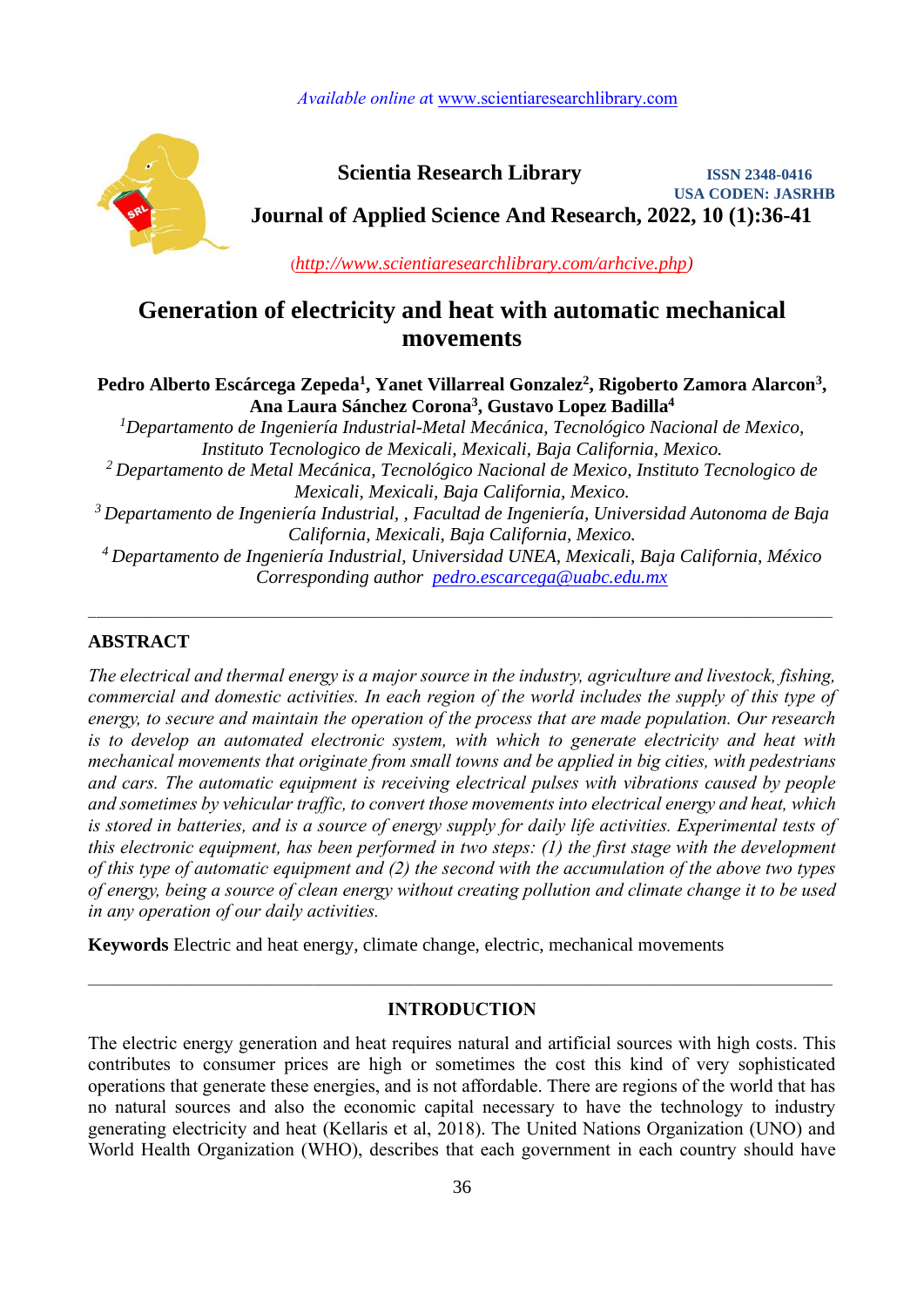equipment and systems that generate and transport electricity and heat at affordable costs for the entire population. Every year, periods of summer and winter are more extreme, by climate change. According to WHO, worldwide there are a lot zones without natural and industrial plants to generate heat and electricity factors, like water and hence, and increase the respiratory infections and stomach, originating large costs on the health of the inhabitants of each country (Wie et al, 2016). Another important factor in generating electrical energy and heat, is required in regions of certain countries, like Mexico, where the foreign investment (companies of U.S., installed in the US-Mexico border), create sources employment at a high cost for the generation of solid waste and hazardous sometimes create environmental problems and thus the already well mentioned and discussed climate change. The development of clean energy such as wind, solar, and vibrational oleic, have contributed to the care of our environment, and for this reason an electronic system based on mechanical vibrations was developed, used to several areas where people or cars moving and these movements are harnessed to generate electricity and heat build up in a device that subsequently, provide this type of energy for any activity. Our automated equipment, it is easy to develop and apply basic electronic components, that transforms small current at high energy. These energies can be transported to the operating equipment or machines you want (Hu et al, 2016).

## **Clean energy**

The exploitation of natural resources and the use of technology for the development of this type of energy, has revolutionized the generation of electricity, heat and others energy supplies for the activities of daily living (Zhu et al, 2018). Some countries, developed or developing, have the opportunity to have a resource such as oil and geothermal areas, and it is a great benefit that supports the generation and supply of electrical energy and heat. In these countries, these resources become scarce and the question is, since it will not have adequate oil and gas derivatives and gas geothermal areas used to generate electricity and heat, what will be in the future. Elsewhere in the world do not have these fonts to generate energy and is necessary to use other natural resources (Kumar et al, 2016). There are several natural sources of supply for electricity and heat, like solar, wind and oleic, and others produced artificially, as energy by chemical reactions of active energy, or rotational movement and with the use of waste to produce methane (Yoshida et al, 2010).



**Figure 1** Efficient generators of electricity with: (a) Solar, (b) Eolic,(c) Tidal, (d) Mechanical movements and (e) Chemical reactions energies

This is the race of competition between big companies in this category, from the 1990s of last century,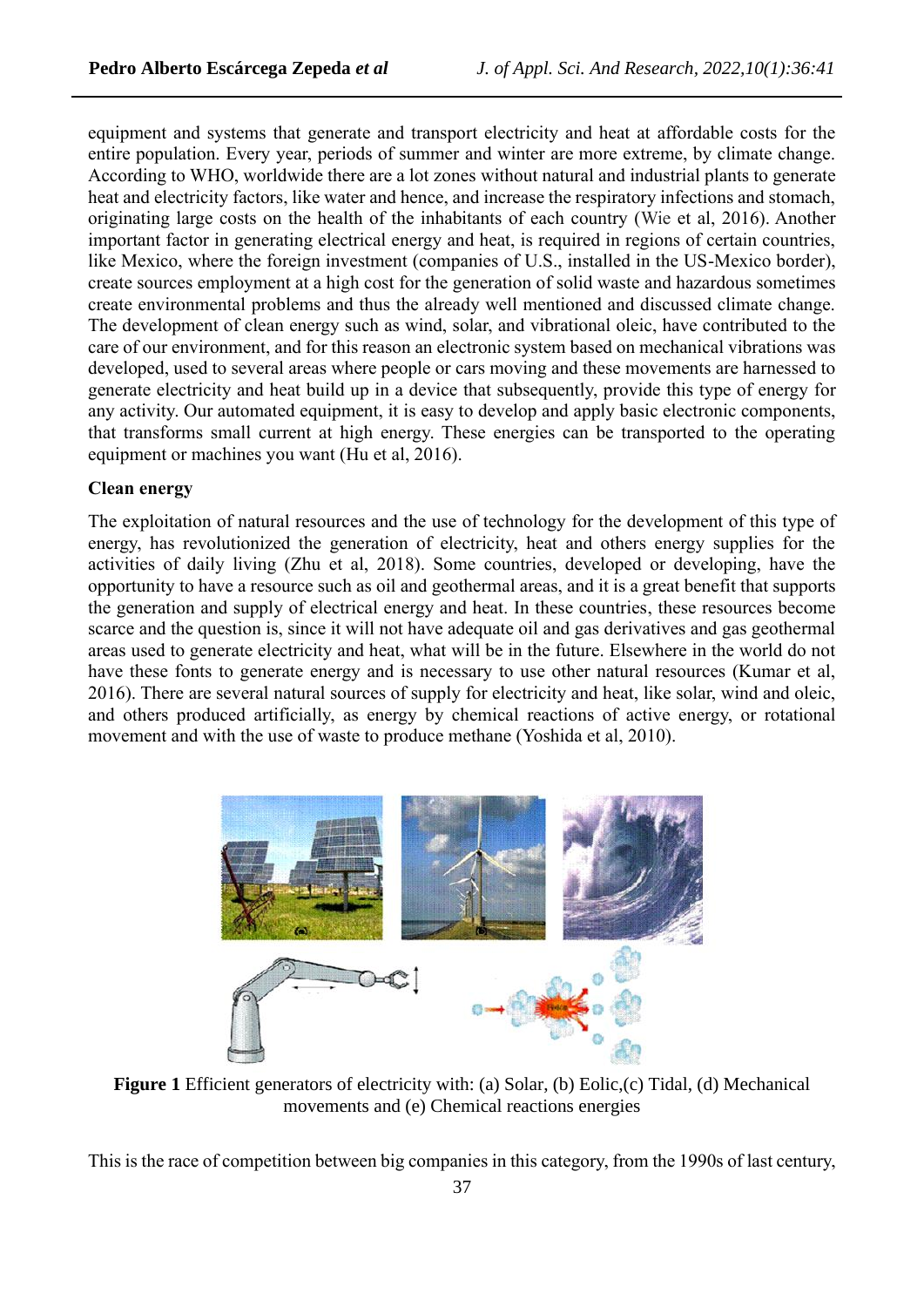today and future short, medium and long term. The generation of clean energy is critical to reduce air pollution by producing electricity and heat with resources that do not harm our environment, and thus keep our planet a better quality of life [10].

#### **Energy generated by mechanical movements**

The use of technologies that support the development of electricity and heat is a great advantage that can be used by our society. One aspect to consider is to receive low power and minimal with these types of electronic devices, electrical and mechanical, and that is why it is necessary to manufacture equipment and systems should amplify electrical signals and heat required for use (Bell, 2009). Both the electrical and heat energy are used in all functions which are involved living things (humans, animals and plants), from domestic use, transportation systems, industrial plants, agricultural, commercial and care of species. The objective of the systems that produce movement is to convert these pulsations or vibrations into electricity and heat and be accumulated in devices that provide equipment and machines used in our daily routine (Zhang et al , 2015).

#### **Accumulators of energy**

Such systems have the function to receive the electricity and heat, and stored for periods of time required to provide it to the equipment used in daily life activities (Lee et al, 2010). They consist of small or large cells that accumulate the power available from generating components and also have amplification systems heat and power, as well as control devices that provide energy in the periods required and not always in operation to avoid wastage of this (Wani et al, 2017).

#### **MATERIALS AND METHODS**

The development of automated systems that generate clean energy, has been implemented since the Second World War (used in the fields of battle, without having the necessary energy sources), with very robust systems, which have been manufactured in lower size in the last days. Electronic devices have been the most widely used, leading to complex and sophisticated devices have very small batteries can supply large capacity of energy. In our research, we developed an automatic control system, which based on the generation of vibrational motions, which are activated with actuators that generate electricity and heat. The idea came to know that even small towns and big cities, there are large clusters of pedestrians and cars passing by somewhere repeatedly and generate vibrations allowing you to enable low-current devices to thereby drive the high-rise and low electrical conductivity and heat.

#### **System Generator for clean energy: electricity and heat**

The automated equipment that controls the movement keystrokes, active actuators is simple and low cost, not passing the 100 pesos. The experimental development of the control system was made after learning that you wanted to generate electricity and heat. The following describes the system of electrical contacts by pulsation of movements (Figure 2).



**FEEDBACK PROCESS** 

**Figure 2** Generator system of electrical and heat energy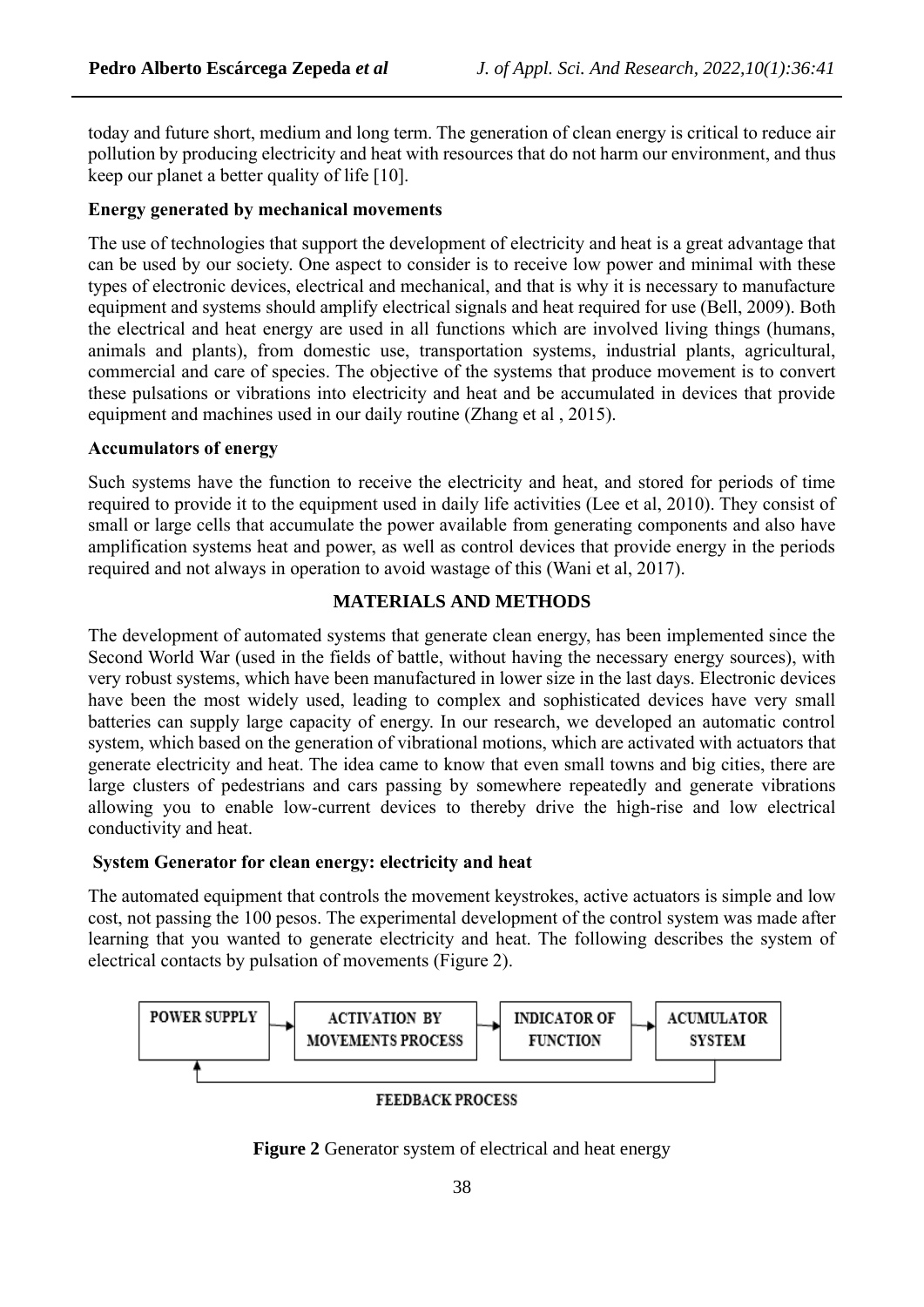The electronic system operates with the power system (a) that can be fed back (a process that has a union of the last stage with the first, so that the electricity required by the generating device is not dependent on a connection of electrical installations in buildings). Feedback is essential to provide the necessary electrical power to act the device is activated on the basis of pulses (b) caused by movements of people or cars. The (c) is the representation that shows when the system on and off the heat and power generator and the accumulator (d) has the ability to store, amplify and provide both heat and power generator system itself, as teams that wish to operate.

#### **RESULT AND DISCUSSION**

Once developed the system for generating electricity and heat pulse movements, we proceeded to evaluate it and assess it to be implemented in a low-power operation of any of the two types of energy. The first step to evaluate this energy scale was favorable with an efficiency of 90% (the remaining 10% being to further increase energy and provide a greater efficiency). It should be noted that the team is still in experimental tests, even when in operation generating heat in a greenhouse for organic farming, producing electricity for a ventilation system and low hurdles in an institution and a houseroom, in a system automated drip irrigation. The system will be further evaluated and improved in order to be valued in industrial plants and the main goal is to have the ability to quickly supply electricity and heat in summer and winter periods in areas of the country where the economic cost of consumption these energies is high, as is the case of Mexicali, Baja California. In Santa Ana, Sonora, have the same situation as the need for these energies and consumption is lower.

## **Tests experimental clean energy generating system.**

The tests have been made to evaluate system efficiency and functionality, with favorable results, where electrical signals are available ranging from 10 to 100 millivolts and currents from 5 milliamps to 50 milliamps, depending on the strength of the movement generator pedestrian or vehicular. In addition, the rate of change in the amount of heat flowing from  $1 \degree$  C to  $10 \degree$  C, depending on the capacity of the pulses (Table 1). Based on these values are developed systems to increase accumulation and amplification signals in alternating to 24, 36 and 48 volts, up to 1 amp and raise the heat to 20  $\degree$  C and 30  $\degree$  C in 18 tests on different months of the year. A major advantage of this system is that it can be also, being cumulative electricity and heat, be activating AC equipment steadily as the vibrations generated by people and cars.

| <b>Parameters</b> | Clean energies generated (January to March) |                     |                                                       |                       |              |                  |  |  |
|-------------------|---------------------------------------------|---------------------|-------------------------------------------------------|-----------------------|--------------|------------------|--|--|
|                   | Test 1 <sup>a</sup>                         |                     | Test 2 <sup>a</sup>                                   |                       | Test $3a$    |                  |  |  |
|                   | Electrical                                  | Calorific (         | Electrical                                            | Calorific (           | Electrical   | Calorific (      |  |  |
|                   | (V, A)                                      | $\rm ^{\circ}C$     | (V, A)                                                | $^{\circ}$ C)         | (V, A)       | $^{\circ}$ C)    |  |  |
| Minimum           | $0.018$ ,                                   | 1.1                 | 0.021, 0.010                                          | 1.9                   | 0.027, 0.012 | 2.1              |  |  |
|                   | 0.006                                       |                     |                                                       |                       |              |                  |  |  |
| Maximum           | 0.092, 0.048                                | 8.9                 | 0.105, 0.051                                          | 9.2                   | 0.109, 0.054 | 9.4              |  |  |
| Average           | 0.089, 0.043                                | 8.4                 | 0.097, 0.049                                          | 8.9                   | 0.101, 0.050 | 9.1              |  |  |
| <b>Parameters</b> | Clean energies generated (June to August)   |                     |                                                       |                       |              |                  |  |  |
|                   |                                             |                     |                                                       |                       |              |                  |  |  |
|                   |                                             | Test 4 <sup>a</sup> |                                                       | Test $5^{\mathrm{a}}$ |              | Test $6a$        |  |  |
|                   | Electrical                                  | Calorific (         | Electrical                                            | Calorific (           | Electrical   | Calorific        |  |  |
|                   | (V, A)                                      | $\rm ^{\circ}C$     | (V, A)                                                | $\rm ^{\circ}C$       | (V, A)       | $\rm ^{\circ}C)$ |  |  |
| Minimum           | $0.017$ ,                                   | 1.9                 | 0.022, 0.012                                          | 2.0                   | 0.025, 0.010 | 2.2              |  |  |
|                   | 0.007                                       |                     |                                                       |                       |              |                  |  |  |
| Maximum           | 0.090, 0.049                                | 9.0                 | 0.108, 0.052                                          | 9.1                   | 0.105, 0.057 | 9.2              |  |  |
| Average           | 0.087, 0.045                                | 8.8                 | 0.094, 0.047                                          | 8.7                   | 0.099, 0.051 | 9.0              |  |  |
| <b>Parameters</b> |                                             |                     | <b>Clean energies generated (October to December)</b> |                       |              |                  |  |  |

**Table 1.** Electric and heat capacity of clean energy generating system.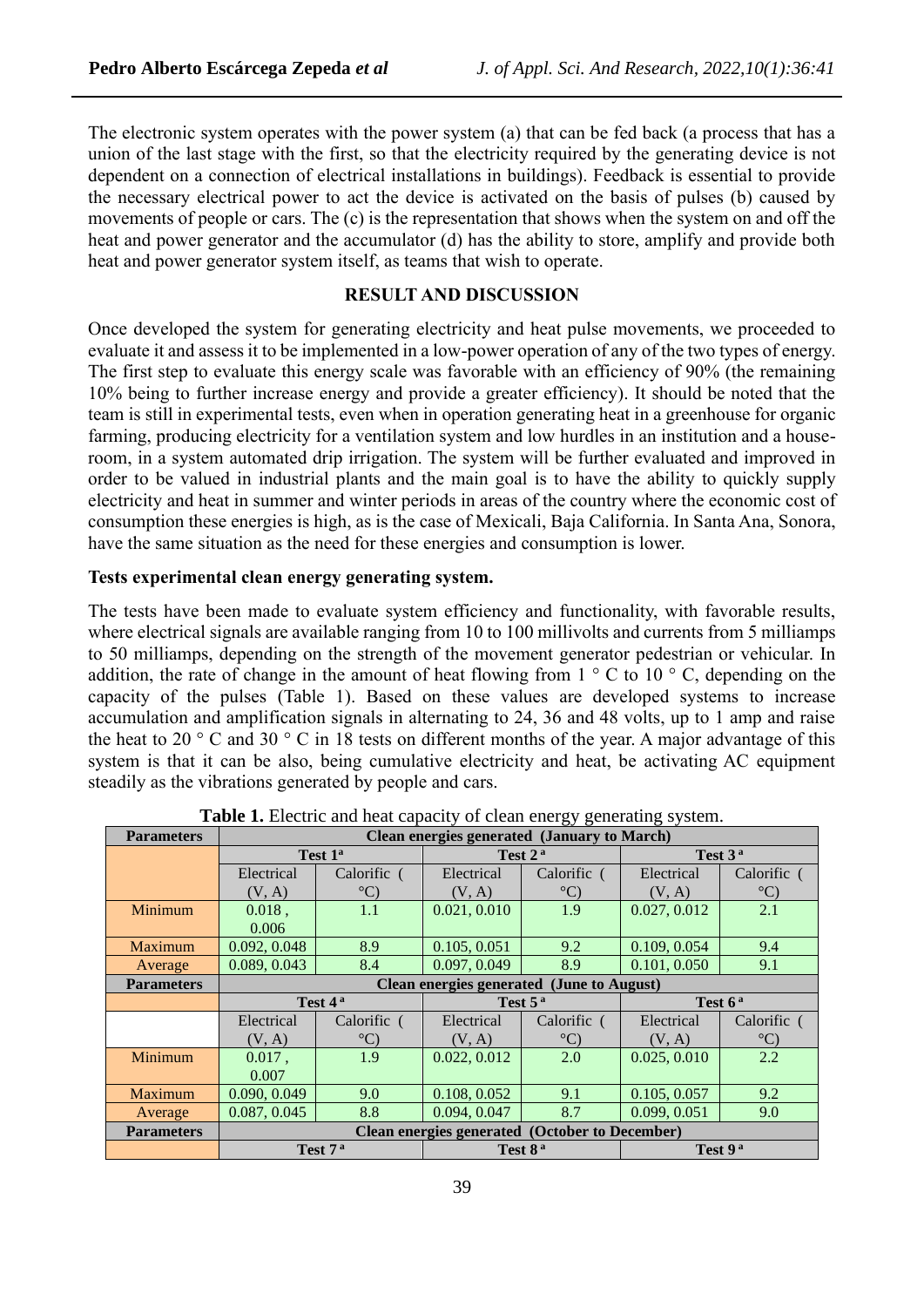|                   | Electrical                                                                                                  | Calorific (                     | Electrical             | Calorific (             | Electrical             | Calorific (             |  |  |
|-------------------|-------------------------------------------------------------------------------------------------------------|---------------------------------|------------------------|-------------------------|------------------------|-------------------------|--|--|
| Minimum           | (V, A)<br>0.022,                                                                                            | $\rm ^{\circ}C)$<br>1.6         | (V, A)<br>0.020, 0.009 | $\rm ^{\circ}C$<br>1.7  | (V, A)<br>0.024, 0.010 | $\rm ^{\circ}C)$<br>1.9 |  |  |
|                   | 0.009                                                                                                       |                                 |                        |                         |                        |                         |  |  |
| Maximum           | 0.090, 0.050                                                                                                | 9.1                             | 0.101, 0.048           | 8.7                     | 0.101, 0.052           | 9.1                     |  |  |
| Average           | 0.088, 0.042                                                                                                | 8.9                             | 0.095, 0.046           | 8.4                     | 0.097, 0.050           | 8.8                     |  |  |
| <b>Parameters</b> | Clean energies generated (January to March)                                                                 |                                 |                        |                         |                        |                         |  |  |
|                   | Test 1 <sup>b</sup>                                                                                         |                                 | Test 2 <sup>b</sup>    |                         | Test $3b$              |                         |  |  |
|                   | Electrical                                                                                                  | Calorific (                     | Electrical             | Calorific (             | Electrical             | Calorific (             |  |  |
|                   | (V, A)                                                                                                      | $\frac{^{\circ}C}{2.7}$         | (V, A)                 | $\rm ^{\circ}C)$        | (V, A)                 | $\frac{\circ C}{2.0}$   |  |  |
| Minimum           | $0.025$ ,                                                                                                   |                                 | 0.020, 0.011           | $\frac{1}{2.2}$         | 0.024, 0.013           |                         |  |  |
|                   | 0.013                                                                                                       |                                 |                        |                         |                        |                         |  |  |
| Maximum           | 0.099, 0.054                                                                                                | 9.5<br>9.3                      | 0.107, 0.050           | 8.9<br>$\overline{8.5}$ | 0.110, 0.051           | 9.2                     |  |  |
| Average           | 0.094, 0.048                                                                                                |                                 | 0.099, 0.048           |                         | 0.102, 0.053           | 8.9                     |  |  |
| <b>Parameters</b> | <b>Clean energies generated (June to August)</b><br>Test 4 <sup>b</sup><br>Test $6b$<br>Test 5 <sup>b</sup> |                                 |                        |                         |                        |                         |  |  |
|                   | Electrical                                                                                                  |                                 | Electrical             | Calorific (             | Electrical             |                         |  |  |
|                   |                                                                                                             | Calorific (<br>$\rm ^{\circ}C)$ | (V, A)                 | $^{\circ}$ C)           |                        | Calorific (             |  |  |
| Minimum           | (V, A)<br>0.020,                                                                                            | $\overline{1.8}$                | 0.023, 0.012           | 1.9                     | (V, A)<br>0.021, 0.011 | $\frac{^{\circ}C}{2.2}$ |  |  |
|                   | 0.008                                                                                                       |                                 |                        |                         |                        |                         |  |  |
| Maximum           | 0.095, 0.049                                                                                                | 9.3                             | 0.108, 0.055           | 9.3                     | 0.103, 0.049           | 9.6                     |  |  |
| Average           | 0.091,                                                                                                      | 8.9                             | 0.101,                 | 9.0                     | 0.100,                 | 9.2                     |  |  |
|                   | 0.046                                                                                                       |                                 | 0.050                  |                         | 0.047                  |                         |  |  |
| <b>Parameters</b> | <b>Clean energies generated (October to December)</b>                                                       |                                 |                        |                         |                        |                         |  |  |
|                   | Test $7b$                                                                                                   |                                 | Test 8 <sup>b</sup>    |                         | Test 9b                |                         |  |  |
|                   | Electrical                                                                                                  | Calorific (                     | Electrical             | Calorific (             | Electrical             | Calorific (             |  |  |
|                   | (V, A)                                                                                                      | $\rm ^{\circ}C)$                | (V, A)                 | $\rm ^{\circ}C$         | (V, A)                 | $\rm ^{\circ}C)$        |  |  |
| Minimum           | 0.018,                                                                                                      | 1.1                             | 0.020,                 | 1.2                     | 0.019,                 | 1.4                     |  |  |
|                   | 0.005                                                                                                       |                                 | 0.009                  |                         | 0.010                  |                         |  |  |
| Maximum           | 0.087,                                                                                                      | 8.7                             | 0.097,                 | 8.9                     | 0.098,                 | 9.2                     |  |  |
|                   | 0.043                                                                                                       |                                 | 0.050                  |                         | 0.047                  |                         |  |  |
| Average           | 0.089,                                                                                                      | 8.5                             | 0.094,                 | 8.7                     | 0.096,                 | 9.0                     |  |  |
|                   | 0.041                                                                                                       |                                 | 0.046                  |                         | 0.044                  |                         |  |  |
|                   |                                                                                                             |                                 |                        |                         |                        |                         |  |  |

\*The analysis was conducted based on 25 observations in each experimental trial in 24 hours at different times of the year by months, where she had a greater flow of pedestrians and vehicles by commercial sites evaluated in each city, being in each test with the system improved in Santa Ana, Sonora<sup>a</sup> to and Mexicali, Baja California<sup>b</sup>.

The analysis of system operation was made in different seasons, and in periods of three months, indicating that in the months of June to August, has an older generation because the temperature of the environment contributes to the production and accumulation of energy electric heat. In the months from October to December is less than the generation. In summer as in winter the two types of energy are needed. At each observation and testing the system was improved, capturing a greater amount of movement and thus m greater generation of electricity and heat. In addition, electronic components for exchanging know which one is more efficient for both generation and storage and supply of energy.

## **CONCLUSION**

The generation of clean energy, is considered a technological innovation from the previous century, when from the time of 1990, could the use of solar energy, waste, wind and oleic acid. With this type of technological developments, advances in production and supply of electricity and heat, has revolutionized the way we use natural resources and manufacturing small devices based on vibrations can produce electricity and heat. This research is in progress, is part of the use of an energy that has